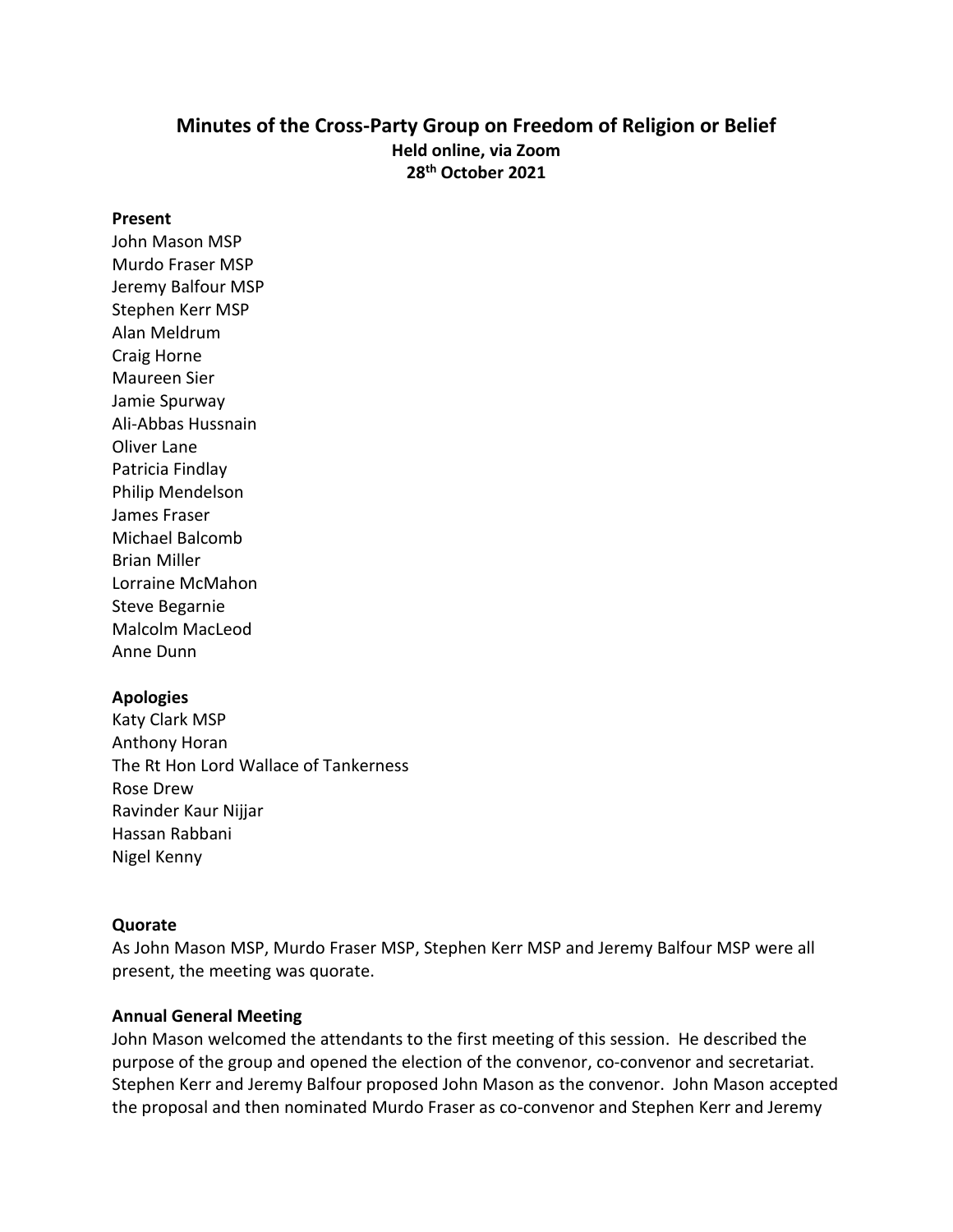Balfour seconded this. Murdo Fraser accepted the role of co-convenor. John Mason also proposed Interfaith Scotland as the secretariat and this was seconded by Jeremy Balfour. Interfaith Scotland accepted the role of secretariat.

John Mason then introduced the evening's speaker, Alan Meldrum from Open Doors.

### **Presentation from Alan Meldrum**

The research that we do at Open Doors is an academic study. It is ratified based on information from police and government forces, as well as our own insights. Our work is entirely Christian in focus, but we recognise that other faiths are under persecution as well. The presentation focuses on the world watch list which is the 50 countries with the worst levels of religious persecution.

Number 10 on the list is India and this has been one of the biggest changes in recent years. Muslims and Christians are coming under extreme persecution there. Open Doors is opening up a whole department to work with the government on issues relating to religious persecution in the country.

Worldwide 340 million Christians experience systematic persecution. In sub-Saharan Africa it is 1 in 5 Christians. There is evidence of religious minorities experiencing discrimination in their access to healthcare relating to Covid. In China we are seeing bulldozing of churches. The law now states that children cannot go to Sunday school. This is to stop the faith of your own children being fostered. In Latin America 1 in 12 Christians face persecution. But the issue in that region is that it is very violent so we see high death levels in that area.

13 Christians are killed every day for their faith. Every day 12 churches or Christian's buildings are attacked or levelled. Every day 12 Christians are unjustly arrested, detained or imprisoned. Every day 5 Christians are abducted for faith-based reasons. This is increasing and is in line with other religions experiencing similar treatment.

Drivers include poverty, nationalism and ethno-religious hostility. Climate is a factor too. Christians and Muslims have been denied Covid treatment in India. People have been losing their jobs as well. There seems to be an attempt to remove Islam and Christianity from India.

We are seeing Covid being used as an excuse to discriminate against minority faiths. India, China and Middle East and Africa are experiencing unprecedented levels of persecution against religious minorities.

Disinformation and speech that incites violence is very much on the rise in India. But that isn't isolated. Where nationalism is going we find that discrimination follows right after it. We also see that women in minorities are the most persecuted. Some are abducted to be married outside their faith. It is often violent. Many harms are hidden behind closed doors.